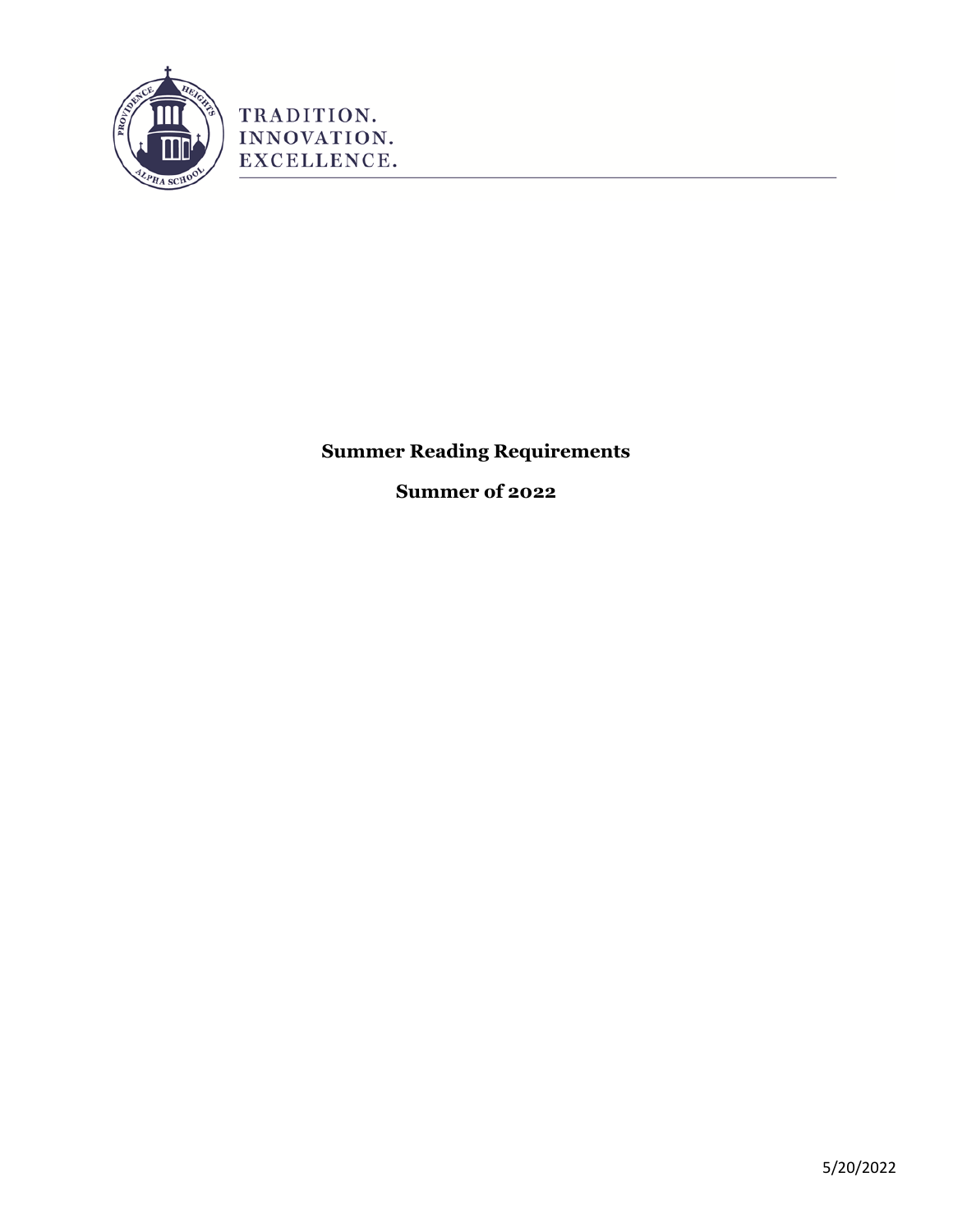

#### **2022 - 2023 Summer Reading Incoming Kindergarten**

Children entering kindergarten are encouraged to spend their summer in a print-rich environment. Reading to your child is the number one way a parent can promote academic success. Spend time at the library and at the book store. Read to your child daily, including new books, old favorites, and early readers.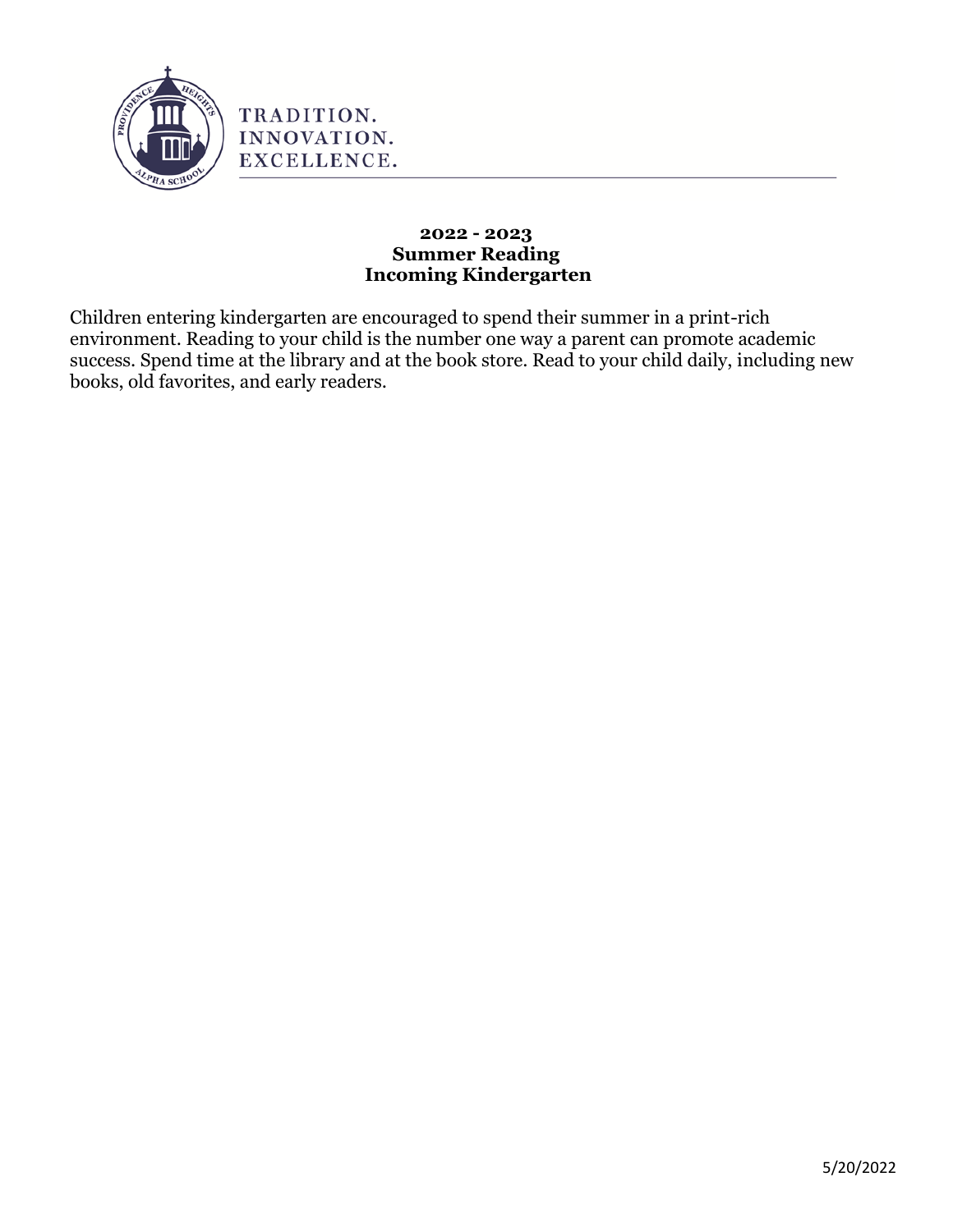

**2022 - 2023 Summer Reading Incoming Grade 1**

In First Grade we are most importantly looking to foster a love for reading while simultaneously building our skills surrounding decoding, fluency, comprehension and so much more!

Students entering the First Grade are encouraged to read at least one to two times throughout the day. This will allow for your child to be exposed to text while also further developing excitement surrounding the idea of becoming an independent reader.

When you read, it is encouraged to discuss the text and the story structure. For instance, encourage your child to identify the characters and setting, make predictions and inferences, determine the problem and solution, character traits, etc. Feel free to point out specific letters and words in the text and encourage them to recognize rhyming words and to identify beginning and ending sounds.

## **Summer Assignment:**

- 1. Students will select their favorite story that they read over the summer. On the page provided by their teacher, students will determine their favorite part of the story and why. Students will then illustrate their thinking.
- 2. When we return to school in the fall, we will complete a "book review" and share our findings using our summer reading assignment!
- 3. Please also e-mail or send in a photograph of your child reading in their favorite reading spot. Photographs will be shared and displayed in the classroom during the first week of school.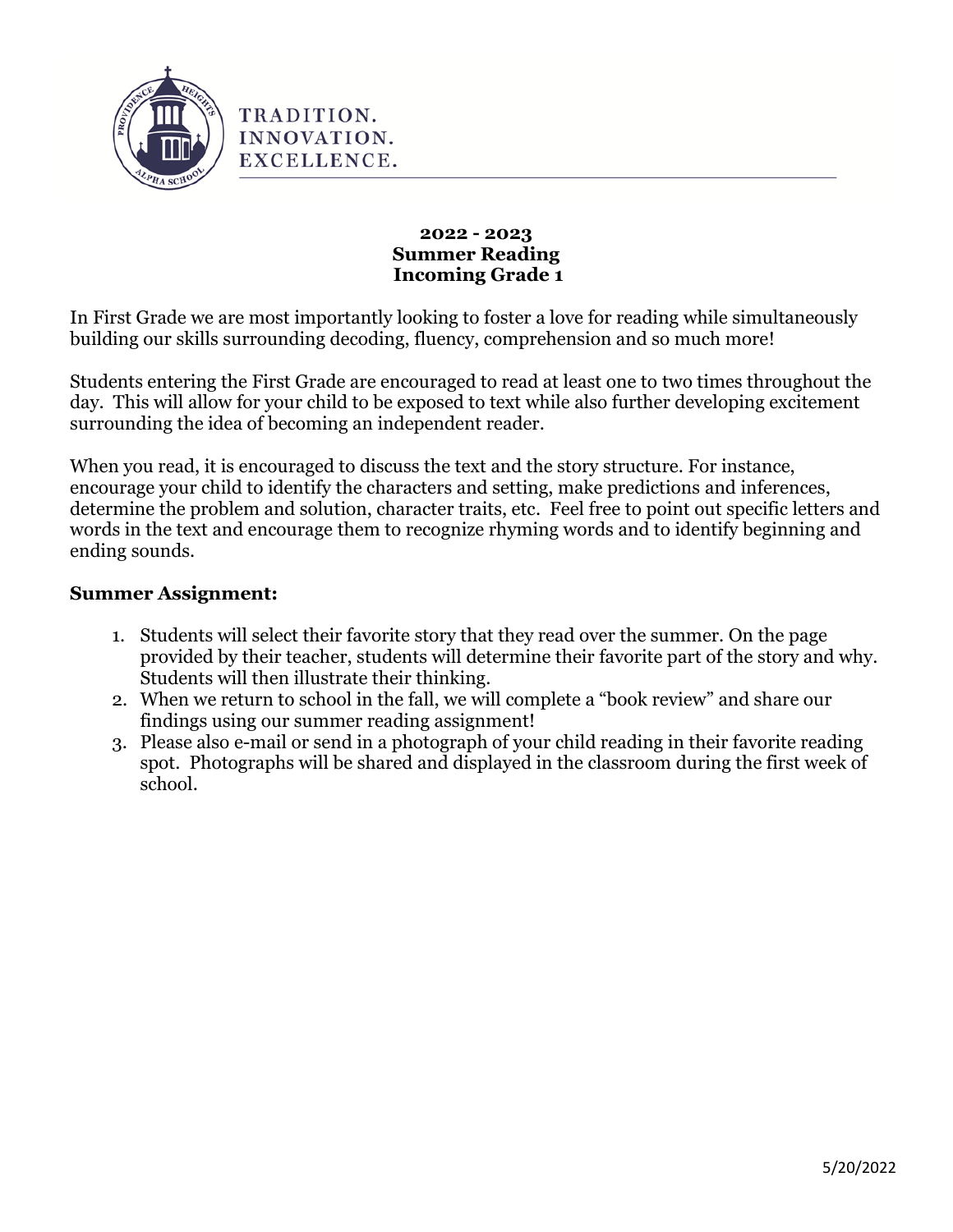

#### **2022 - 2023 Summer Reading Book Report Format Incoming Grade 2**

Please read two (2) books at your grade level and complete book reports for each book. You are free to choose your books. Follow the format below for your book reports. Write each report on a separate sheet of lined paper. Book reports will be collected during the first week of school and incorporated into the first quarter reading grade. Book reports must be handwritten.

# **Book Report**

# **Student Name:**

**Title:** List title of book

**Author:** List author of book

**Illustrator:** List illustrator of book

#### **Setting:**

Identify the setting (*Where* and *when* does the story take place?)

# **Main Characters:**

*Who* are the main characters?

# **Main Events:**

*What* is the book about? Please summarize the main events in 3 to 5 sentences.

# **Rating:**

Please rate this book on a scale of 1 to 10 and explain *why*.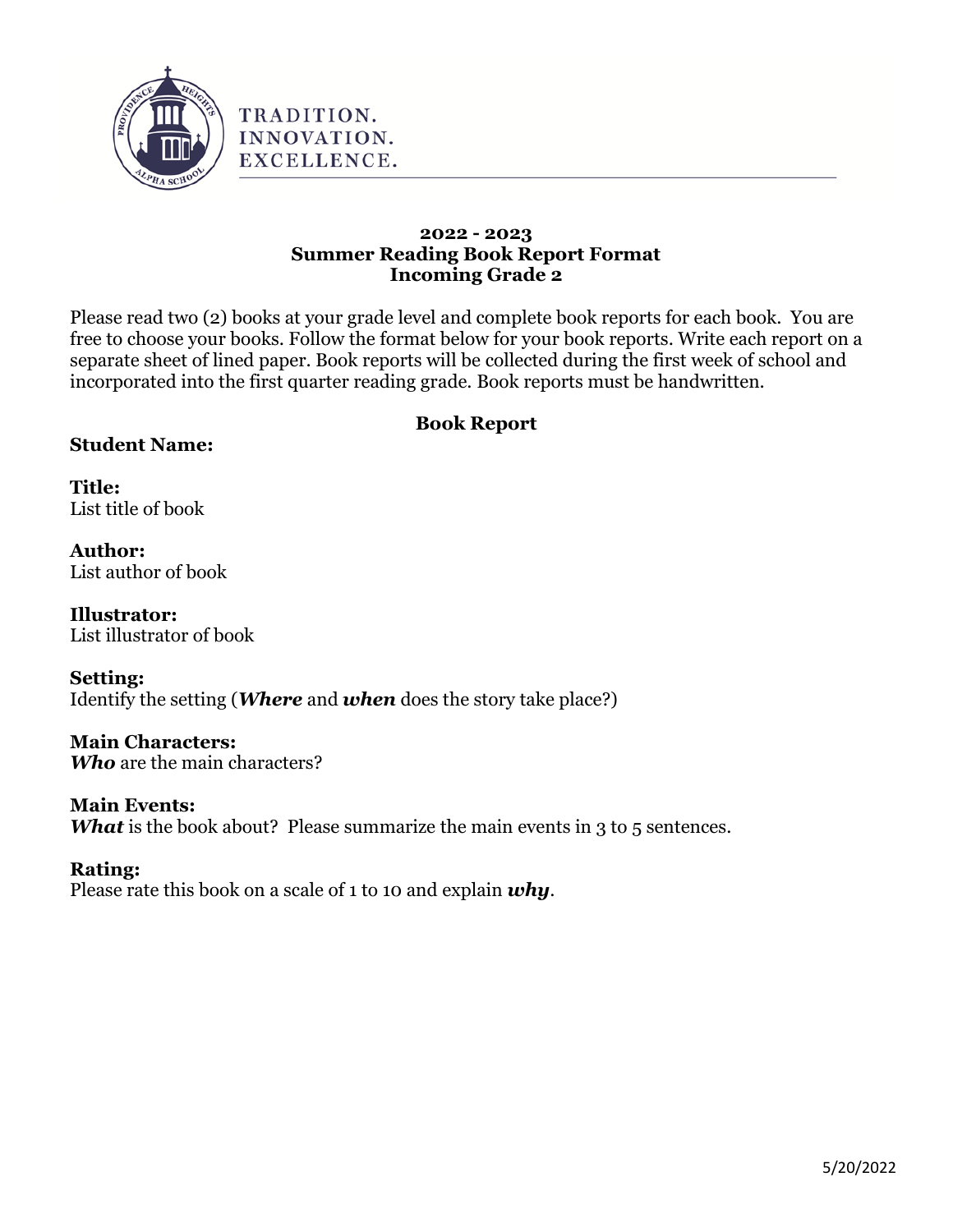

#### **2022 - 2023 Summer Reading Book Report Format Incoming Grade 3**

Please read two (2) books at your grade level and complete book reports for each book. You are free to choose your books. Follow the format below for your book reports. Write each report on a single piece of lined, loose leaf paper. When you have finished each report, staple each page of loose leaf to a piece of colored construction paper (you will end up with two separate pages). Book reports will be collected during the first week of school and incorporated into the first quarter reading grade. Book reports must be handwritten.

# **Book Report**

# **Student Name:**

**Title**: List title of book

**Author:** List author of book

# **Setting:**

Identify the setting (*Where* and *when* does the story take place?)

# **Main Character:**

*Who* are the main characters? Provide a brief description of each main character using full sentences.

# **Main Events:**

*What* is the book about? Please summarize the main events in 5 to 6 sentences.

# **Rating:**

Please rate this book on a scale of 1 to 10 and explain *why*.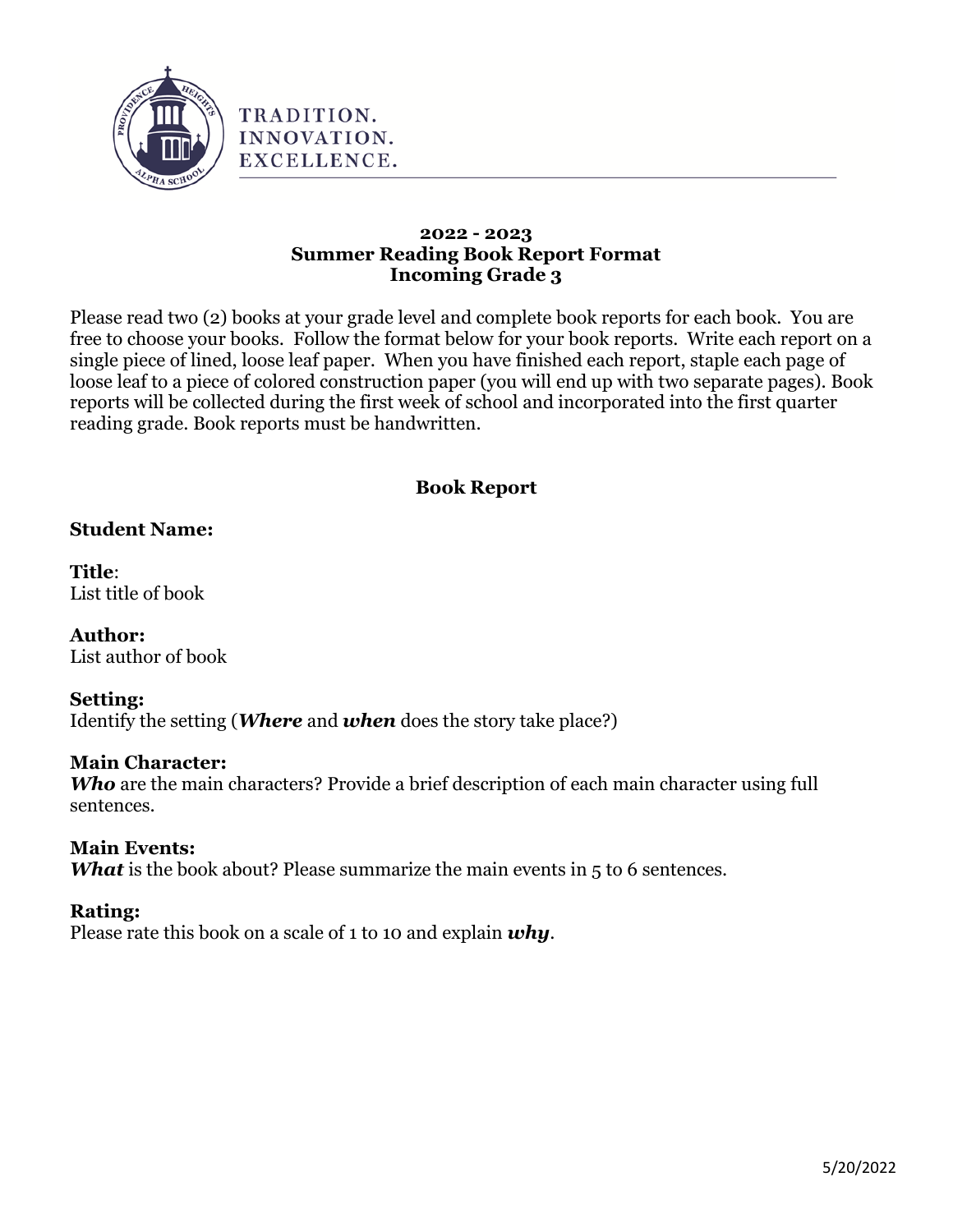

#### **2022 - 2023 Summer Reading Book Report Format Incoming Grade 4**

Please read two (2) books at your grade level and complete book reports for each book. You are free to choose your books. Follow the format below for your book reports. Please type or write each report on a separate sheet of lined paper. Book reports will be collected during the first week of school and incorporated into the first quarter reading grade.

# **Book Report**

# **Student Name:**

**Title:** List title of book

**Author:** List author of book

#### **Literature Form:**

Identify the literature form as fiction or non-fiction.

#### **Setting:**

Describe the setting in complete sentence structure (consider time and place).

#### **Character:**

Identify 2 or 3 characters and briefly describe each in complete sentence structure.

# **Main Events:**

Please summarize the main events of the story in 6 to 8 sentences.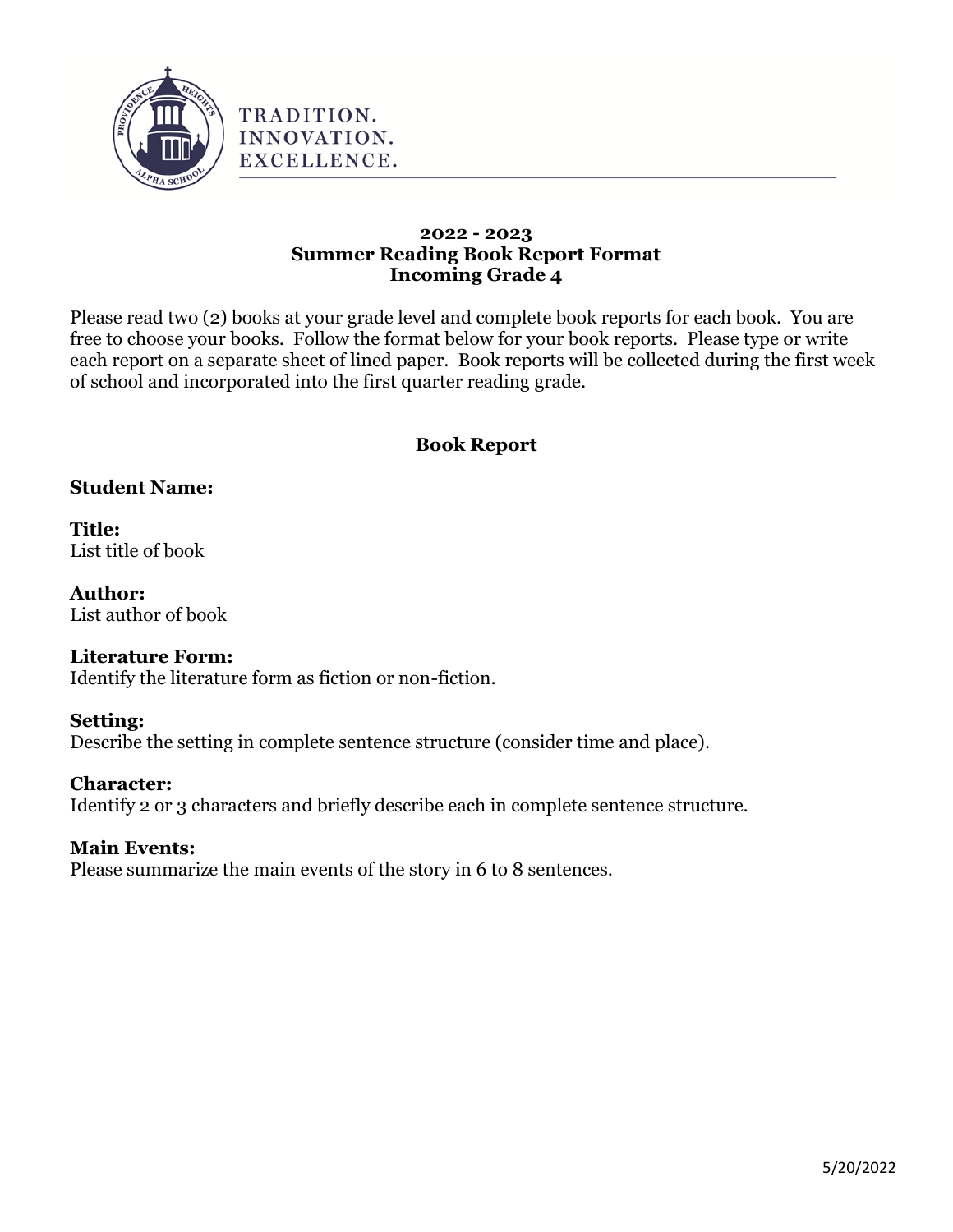

#### **2022 - 2023 Summer Reading Book Report Format Incoming Grades 5 and 6**

Please read two (2) books at your grade level and complete book reports for each book. You are free to choose your books. Follow the format below for your book reports. Please type or write each report on a separate sheet of lined paper. Book reports will be collected during the first week of school and incorporated into the first quarter reading grade.

# **Book Report**

# **Student Name:**

**Title:** List title of book

**Author:** List author of book

## **Literature Form:**

Identify the literature form as fiction or non-fiction.

#### **Genre:**

If fiction, identify the genre as realistic, historical, suspense, science fiction, fantasy, or other. If non-fiction, identify the genre as biography, autobiography, informational text, or other.

# **Setting:**

Describe the main or most important setting in complete sentence structure (consider time and place).

# **Character:**

Identify 2 or 3 characters and briefly describe each in complete sentence structure.

# **Main Events:**

Please summarize the plot of the story in 10 to 12 sentences.

#### **Theme:**

Identify and describe the major theme that emerges from the story in complete sentence structure (hint: theme is the message about life that the author wants you to take from the story).